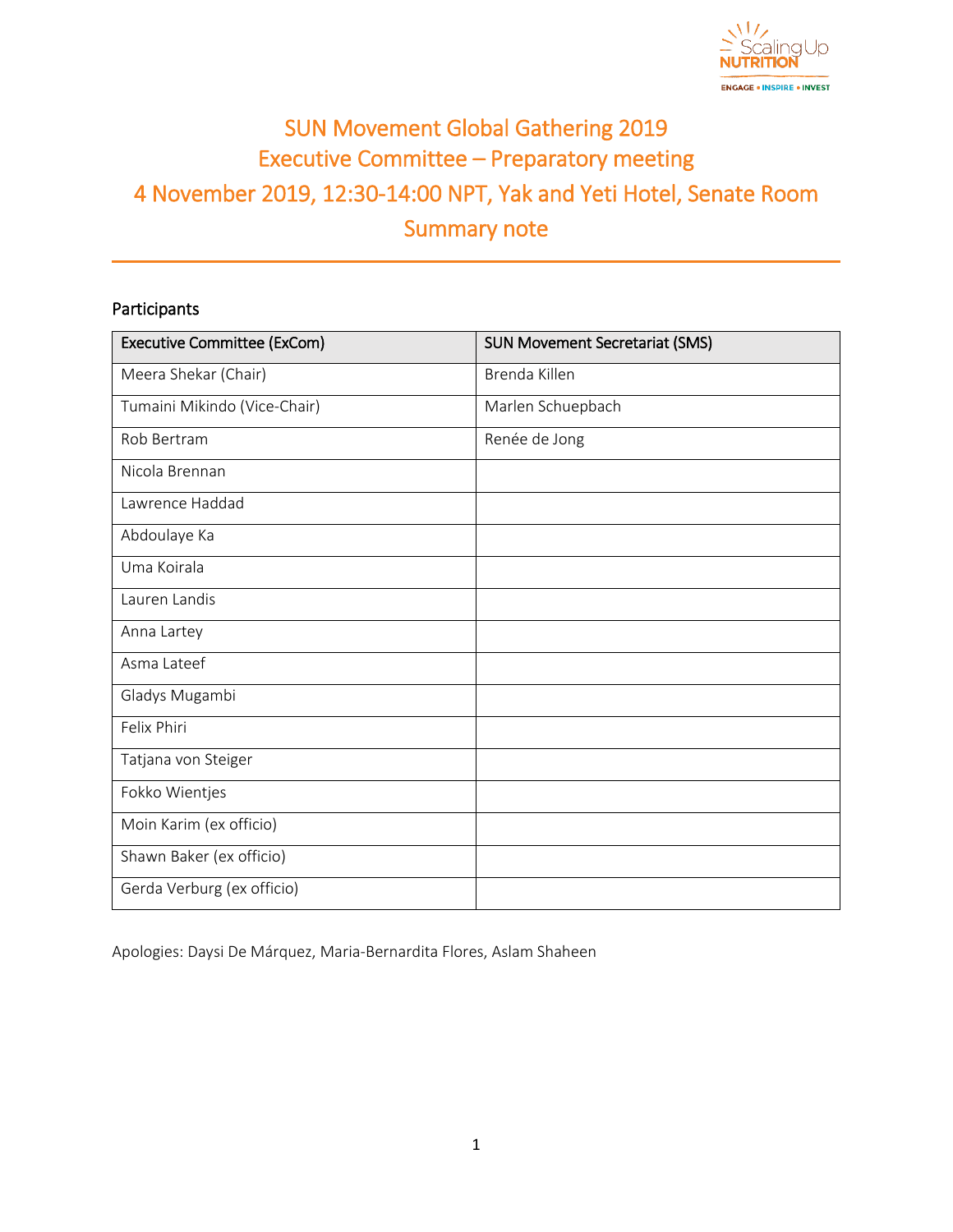## Agenda

- 1) Opening and welcome *5*'
- 2) Expectations on SUN Movement Global Gathering 2019 (SUNGG) and review of Executive Committee participation in official sessions *15'*
- 3) Update on Strategic Review Team at SUNGG 2019 *5*'
- 4) Preparing for ExCom meetings with:
	- o SUN Government Focal Points *10'*
	- o SUN Lead Group members *10'*
	- o SUN Networks *10'*
- 5) Discussion on SUN Movement engagement with private sector *30'*
- 6) AOB *5'*

## Key messages

- The SUN Movement Global Gathering poses a great opportunity to get better understanding of the work of the SUN Movement at all levels.
- During the SUN GG the Executive Committee will follow up on the guidance from the 2019 Lead Group meeting and discuss the strategic direction of the third phase of the SUN Movement.
- The ExCom will have to consider how the recommendations of the strategic review team will be taken forward once the review is completed.